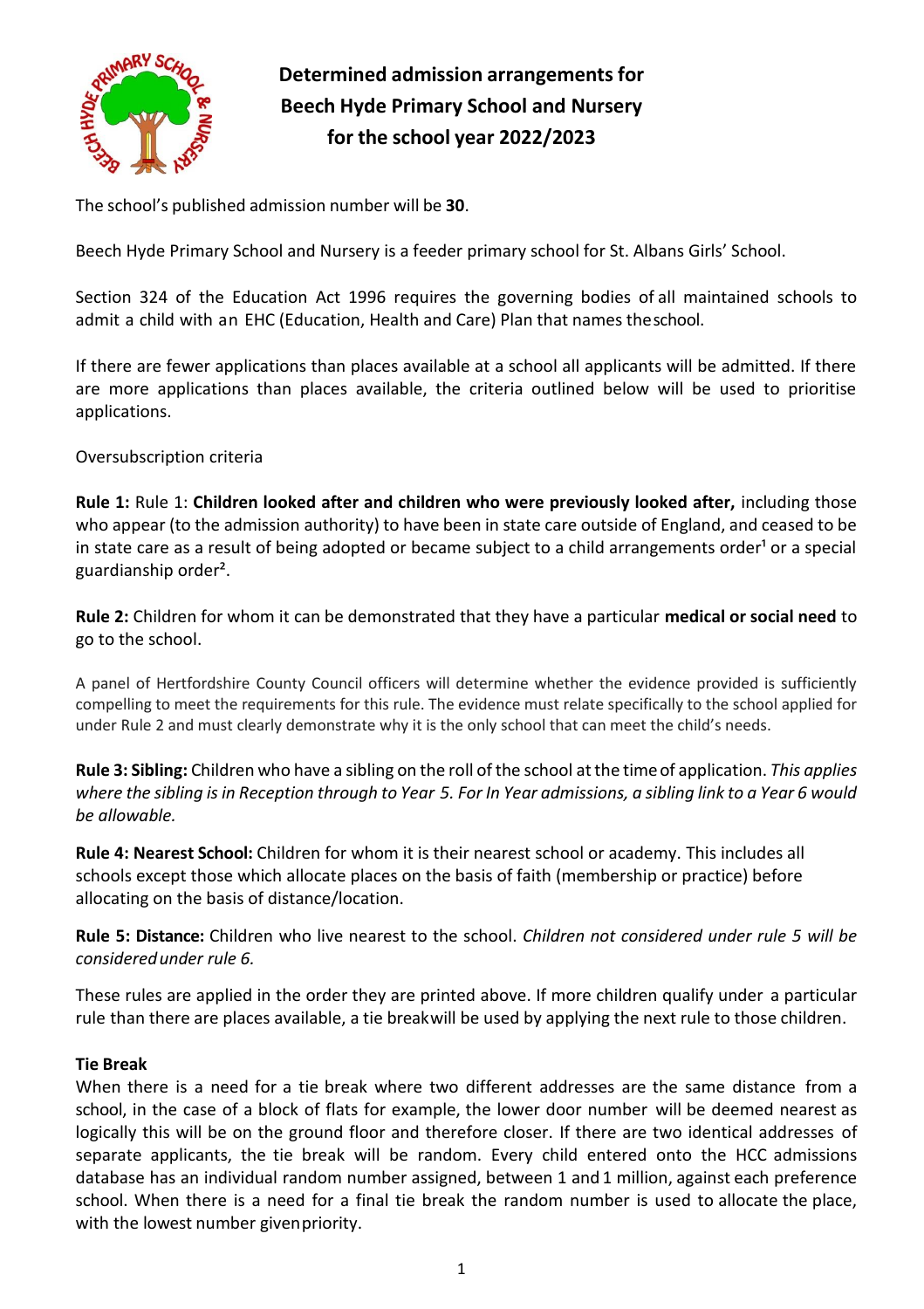# **Twins**

If a twin or multiple birth child is allocated, the school will also offer places to the other twin/multiple birth children.

#### **Continuing Interest**

After places have been offered, Hertfordshire County Council will maintain a continuing interest (waiting) list for all community and voluntary controlled schools. A child's position on a CI list will be determined by the admission criteria outlined above and a child's place on the list can change as other children join or leave it. The county council will contact parents/carers if a vacancy becomes available and it can be offered to a child. Continuing interest lists will be maintained for every year group until the end of the summer term. To retain a CI application after this time, parents must make an In Year application.

### **Fair Access**

The school participates in the county council's fair access protocol and will admit children under this protocol before children on the continuing interest, and over the PAN (Published Admission Number) if necessary.

### **In-Year**

Beech Hyde Primary School and Nursery is part of the county council's coordinated in-year admissions scheme. Please apply online at [www.hertfordshire.gov.uk/admissions](http://www.hertfordshire.gov.uk/admissions) or to contact the Customer Service Centre on 0300 123 4043 for a form.

### **Appeals**

Parents wishing to appeal who applied through Hertfordshire's online system should log in to their online application and click on the link "register an appeal". Out of county residents and paperapplicants should call the Customer Service Centre on 0300 123 4043 to request their registration details and log into [www.hertfordshire.gov.uk/schoolappeals](http://www.hertfordshire.gov.uk/schoolappeals)" and click on the link "log into the appeals system"

#### **In Year appeals**

The county council will write to you with the outcome of your application and if you have been unsuccessful, will include registration details to enable you to login and appeal online at [www.hertfordshire.gov.uk/schoolappeals](http://www.hertfordshire.gov.uk/schoolappeals)

**Please see notes on following pages**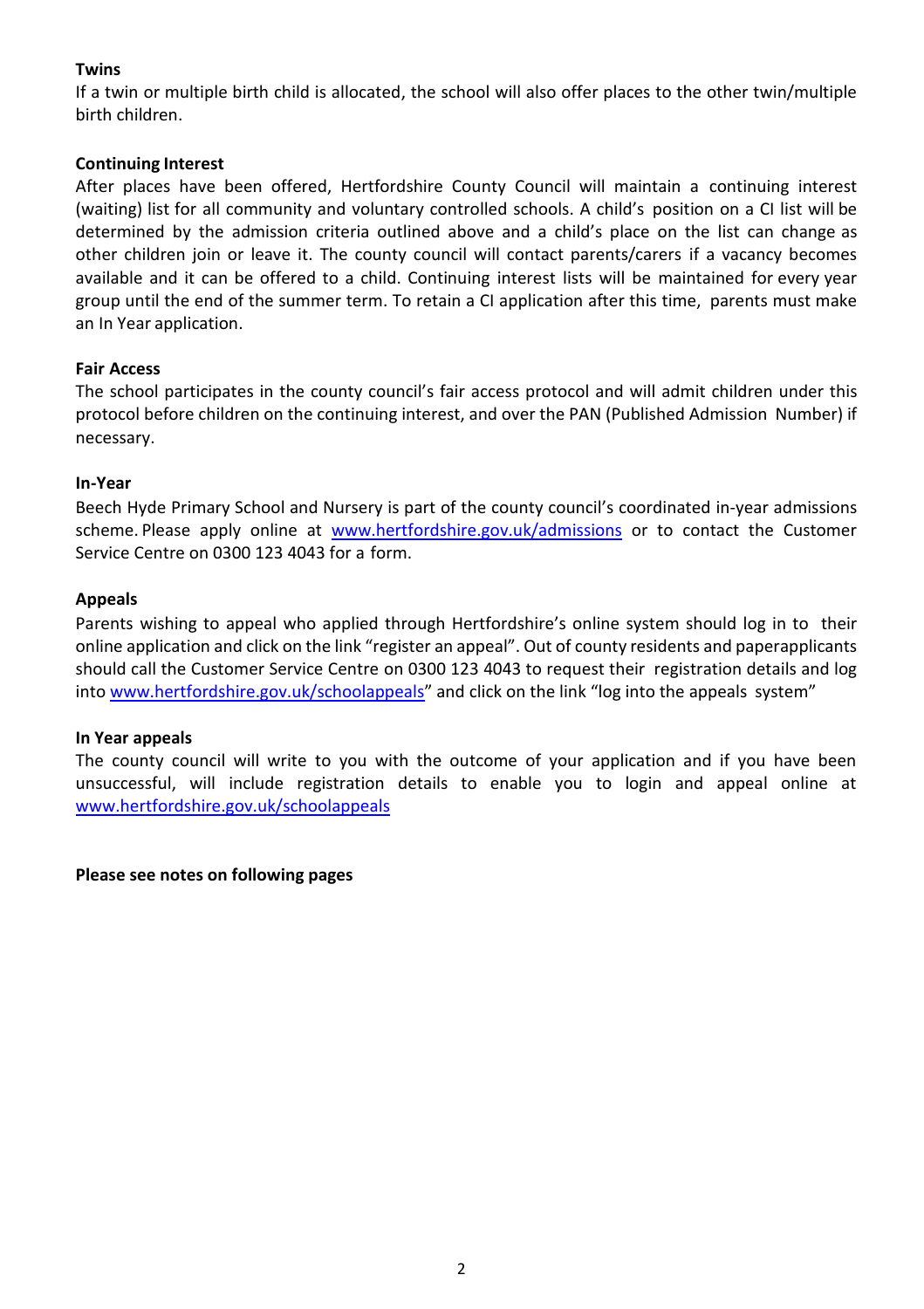# **Explanatory Notes and Definitions for the Admission Arrangements for 2022/23**

The following definitions apply to terms used in the admissions criteria:

Rule 1: **Children looked after and children who were previously looked after**, including those who appear (to the admission authority) to have been in state care outside of England, and ceased to be in state care as a result of being adopted or became subject to a child arrangements order<sup>1</sup> or a special guardianship order<sup>2</sup>.

Places are allocated to children in public care according to Chapter 7, Section 2 of the School Admissions (Admission Arrangements and Co-ordination of Admission Arrangements) (England) Regulations 2012.

These children will be prioritised under rule 1.

Highest priority will also be given to children who were previously looked after, including those looked after outside England, but ceased to be so because they were adopted, or became subject to a child arrangement order or a special guardianship order.

A "child looked after" is a child who is:

a) in the care of a local authority, or

b) being provided with accommodation by a local authority in the exercise of their social services functions (section 22(1) of The Children Act 1989)

All children adopted from care who are of compulsory school age are eligible for admission under rule 1.

Children in the process of being placed for adoption are classified by law as children looked after providing there is a Placement Order and the application would be prioritised under Rule 1.

Children who were not "looked after" **immediately** before being adopted or made the subject of a child arrangement order or special guardianship order, **will not** be prioritised under rule 1. Applications made for these children, with suitable supporting professional evidence, can be considered under rule 2.

<sup>1</sup> Child arrangements order Under the provisions of the Children and Families Act 2014, which amended section 8 of the Children Act 1989, residence orders have now been replaced by child arrangements orders which settle the arrangements to be made as to the person with whom the child is to live.

² Special guardianship order Under 14A of The Children Act 1989, an order appointing one or more individuals to be a child's special guardian or guardians.

Children previously looked after abroad and subsequently adopted will be prioritised under Rule 1 if the child's previously looked after status and adoption is confirmed by Hertfordshire's "Virtual School".

The child's previously looked after status will be decided in accordance with the definition outlined in The Children & Social Work Act 2017:

- i. to have been in state care in a place outside England and Wales because he or she would not otherwise have been cared for adequately, and
- ii. to have ceased to be in that state care as a result of being adopted. A child is in "state care" if he or she is in the care of, or accommodated by  $-$  (a) a public authority, (b) a religious organisation, or (c) any other organisation the sole or main purpose of which is to benefit society.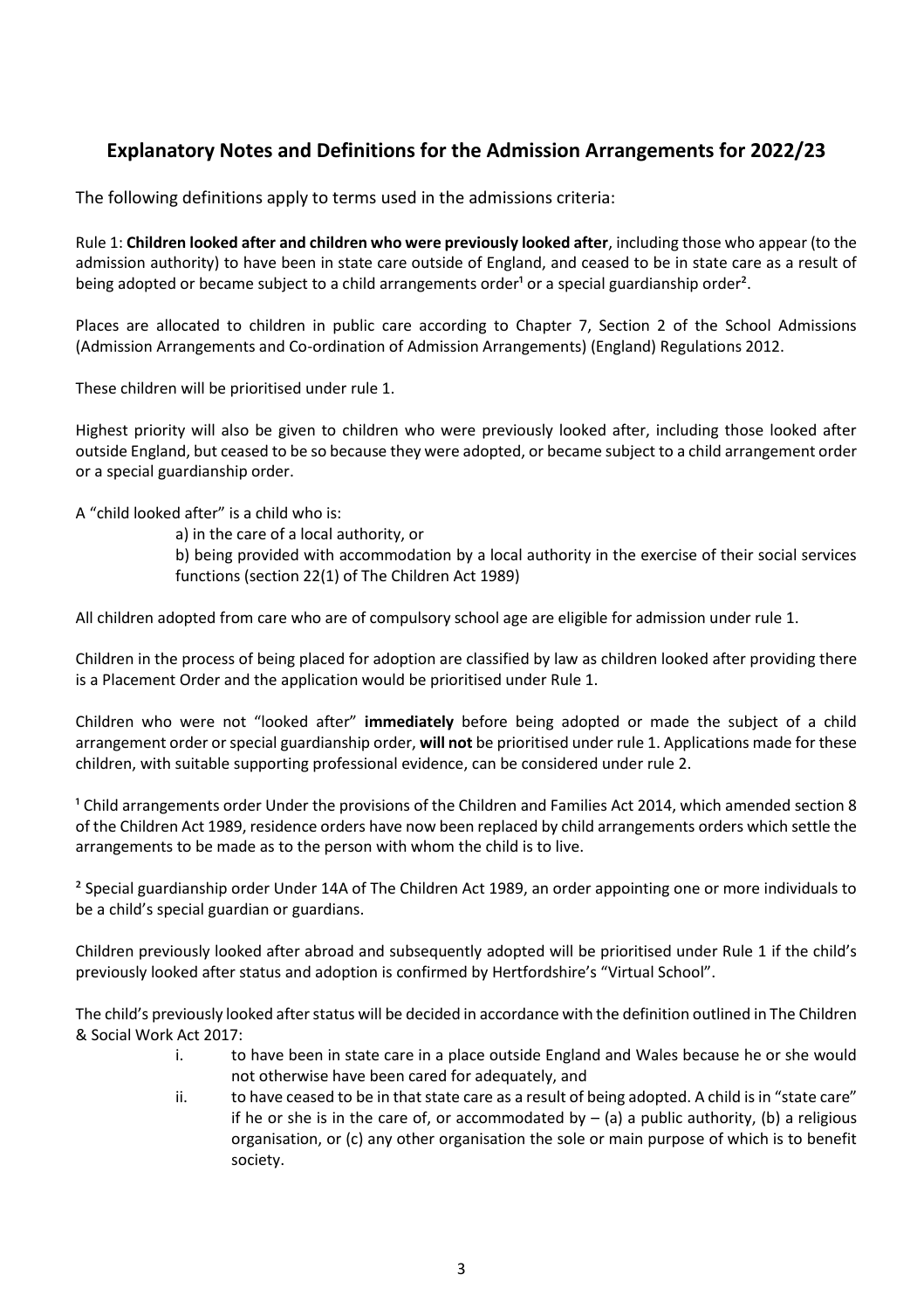**Rule 2:** Children for whom it can be demonstrated that they have a particular **medical or social need** to go to the school.

Rule 2 applications will only be considered at the time of the initial application, unless there has been a significant and exceptional change of circumstances within the family since the initial application was submitted.

All schools in Hertfordshire have experience in dealing with children with diverse social and medical needs. However, in a few very exceptional cases, there are reasons why a child has to go to one specific school.

Few applications under Rule 2 are agreed.

All applications are considered individually but a successful application should include the following:

- a) Specific recent professional evidence that justifies why only one school can meet a child's individual needs, and/or
- b) Professional evidence that outlines exceptional family circumstances making clear why only one school can meet he child's needs.
- c) If the requested school is not the nearest school to the child's home address clear reasons why the nearest school is not appropriate.
- d) For medical cases a clear explanation of why the child's severity of illness or disability makes attendance at only a specific school essential.

Evidence should make clear why only one school is appropriate. A Rule 2 application will generally not be upheld in cases where more than one school could meet the child's need.

In exceptional cases relating to a disability, where more than one school in the county can meet the child's specific needs, a clear and compelling case can be made for the "nearest" school with the relevant facilities, environment or location. You must clearly explain why attendance at the "nearest" school with these facilities is essential.

Applications under Rule 2 can only be considered when supported by a recent letter from a professional involved with the child or family, for example a doctor, psychologist or police officer. The supporting evidence needs to demonstrate why only one named school can meet the social/medical needs of the child.

Applications for children who were not "looked after" immediately before being adopted or made the subject of a child arrangement order or special guardianship order may be made under this rule.

Further details on the Rule 2 process can be found in the [Rule 2 protocol.](https://www.hertfordshire.gov.uk/media-library/documents/schools-and-education/admissions/rule-2-protocol-2018.pdf)

#### **Definition of sibling**

A sibling is defined as: the sister, brother, half brother or sister, adopted brother or sister, child of the parent/carer or partner or a child looked after or previously looked after<sup>1</sup> and in every case living permanently<sup>2</sup> in a placement within the home as part of the family household from Monday to Friday at the time of this application.

A sibling must be on the roll of the named school at the time the younger child starts or have been offered and accepted a place.

If a place is obtained for an older child using fraudulent information, there will be no sibling connection available to subsequent children from that family.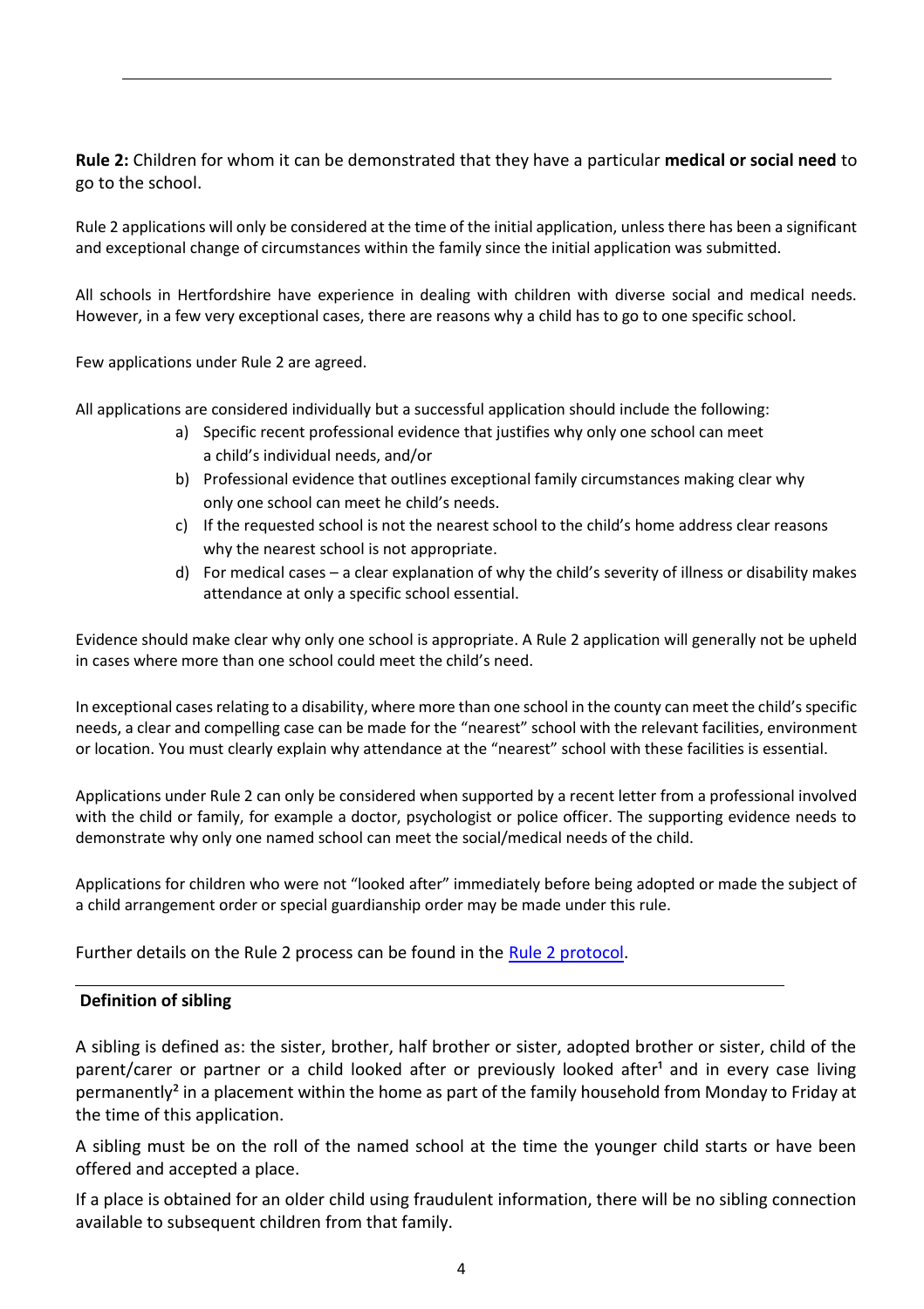<sup>1</sup> Children previously looked after are those children adopted or with a special guardianship order or child arrangements order. This definition was amended following a determination by the OSA in August 2014. ² A sibling link will not be recognised for children living temporarily in the same house, for example a child who usually lives with one parent but has temporarily moved or a looked after child in a respite placement or very short term or bridging foster placement.

# **Multiple births**

Beech Hyde Primary School and Nursery as the admission authority will admit over the school's published admission number when a single twin/multiple birth child is allocated a place at a school.

# **Home address**

The address provided must be the child's current permanent address at the time of application. "At the time of application" means the closing date for applications. "Permanent" means that the child has lived at that address for at least a year and/or the family own the property or have a tenancy agreement for a minimum of 12 months.

The application can only be processed using one address. If a child lives at more than one address (for example due to a separation) the address used will be the one which the child lives at for the majority of the time. If a child lives at two addresses equally, the address of the parent/carer that claims Child Benefit/Child Tax Credit will be considered as the child's main residence.

If a family is not in receipt of Child Benefit/Tax Credit alternative documentation will be requested.

If a child's residence is in dispute, parents/carers should provide court documentation to evidence the address that should be used for admission allocation purposes.

If two different applications are received for the same child from the same address, e.g. containing different preferences, the application from the parent in receipt of child benefit will be processed if the applications cannot be reconciled.

# **Fraudulent applications**

Hertfordshire County Council on behalf of the school will do as much as possible to prevent applications being made from fraudulent addresses, including referring cases to the Shared Anti-Fraud service for further investigation as necessary.

Address evidence is frequently requested, monitored and checked and school places will be withdrawn when false information is deliberately provided. Hertfordshire County Council will take action in the following circumstances:

- When a child's application address does not match the address of that child at their current school;
- When a child lives at a different address to the applicant;
- When the applicant does not have parental responsibility;
- When a family move shortly after the closing date of applications when one or more of the following applies:
	- The family has moved to a property from which their application was less likely to be successful;
	- The family has returned to an existing property;
	- The family lived in rented accommodation for a short period of time (anything less than a year) over the application period;
	- Official/public records show an alternative address at the time of the application
	- When a child starts at the allocated school and their address is different from the address used at the time of application.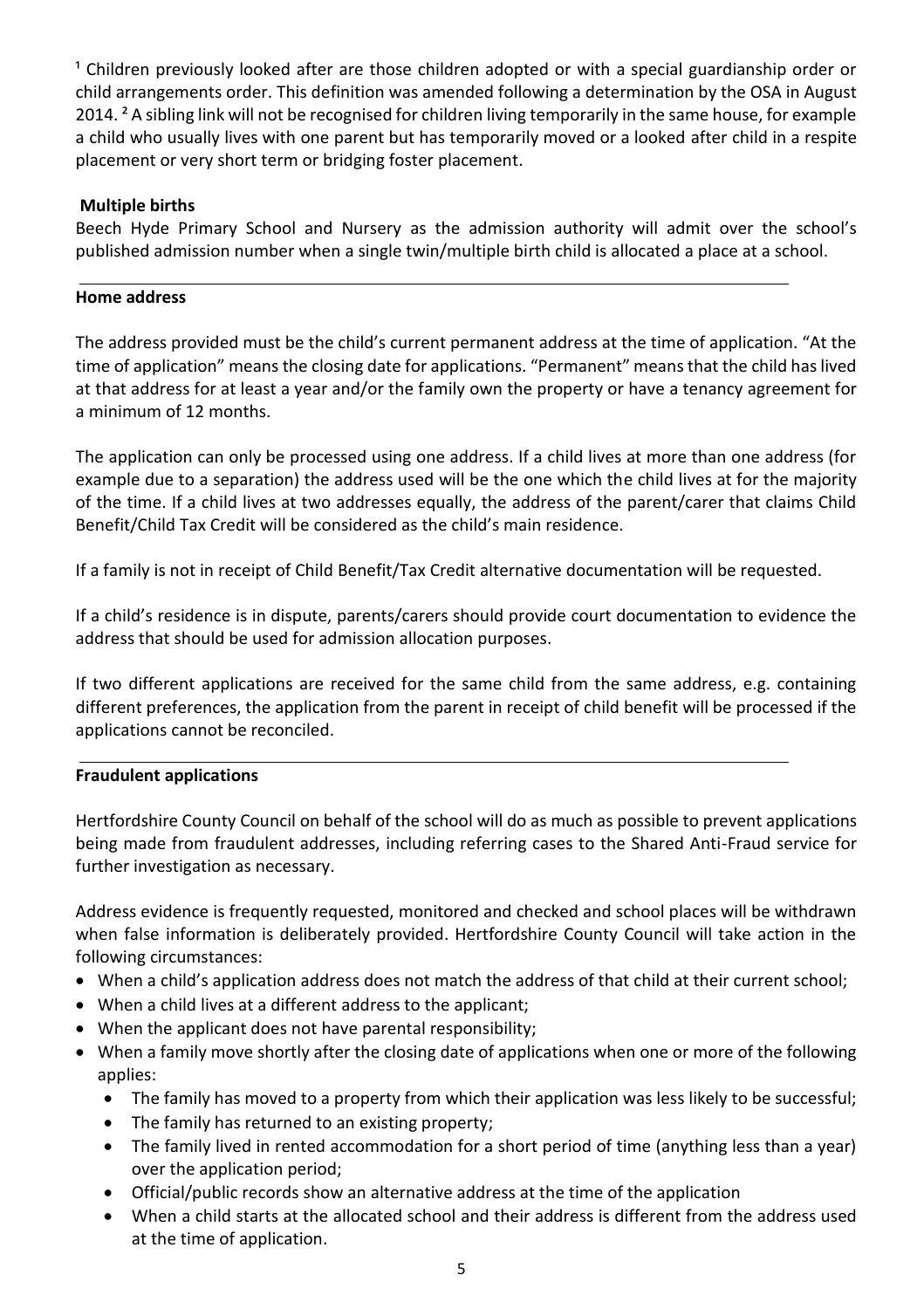Parents/carers will need to show that they have relinquished residency ties with their previous property and they, and their child(ren) are permanently residing at the address given on the application form. **Home to school distance measurement for purposes of admissions** 

A 'straight line' distance measurement is used in all home to school distance measurements. Distances are measured using a computerised mapping system to two decimal places. The measurement is taken from the AddressBase Premium address point of your child's house to the address point of the school. AddressBase Premium data is a nationally recognised method of identifying the location of schools and individual residences.

### **Definition of "nearest school" for primary/junior/middle admissions**

The definition of "nearest school" includes all schools and academies (regardless of status) unless that school or academy prioritises applications and allocates places on the basis of faith.

### **Applications from children\* from overseas**

All children of compulsory school age (5 to 16 years) in England have a right of access to education. However, where a child is in England for a short period only, for example less than half a term, it may be reasonable to refuse admission to a school.

An application for a school place will only be accepted for such children currently overseas if, for In Year applications, proof is provided that the child will be resident in Hertfordshire within two weeks. In Year allocations are made on the assumption that the child will accept the school place and be on roll within that timescale.

Applications will not normally be accepted from, nor places allocated to, an overseas address. The exception to this (for both In Year and transfer processes) is for children of UK service personnel and crown servants (and from military families who are residents of countries with a Memorandum of Understanding with the UK). In these cases HCC will allocate a place in advance of the family arriving in the area provided the application is accompanied by an official letter that declares a relocation date and a HCC Unit postal address or quartering area address, for consideration of the application against oversubscription criteria.

Applications will also be considered, and places offered in advance for these families, if the application is accompanied by an official letter that declares a relocation date but does not provide a quartering or unit address because the family will be residing in private accommodation. In these cases, if the family does not already have a permanent private address in Hertfordshire, the military base or alternative "work" address in Hertfordshire will be used for allocation purposes. If the family already has an established alternative private address, that address will be used for admission purposes.

HCC will also consider accepting applications from children\* whose family can evidence intent to return to and/or permanently reside in Hertfordshire prior to the start of the new academic year. These applications, if accepted, will be processed from the overseas address until sufficient evidence is received to show the child is permanently resident in Hertfordshire. Evidence must be submitted at the time of application.

Evidence submitted after the date for late applications cannot be taken into account before National Allocation Day. Decisions on these applications will be made by a panel of senior officers and communicated with parents within 6 weeks of the closing date for applications.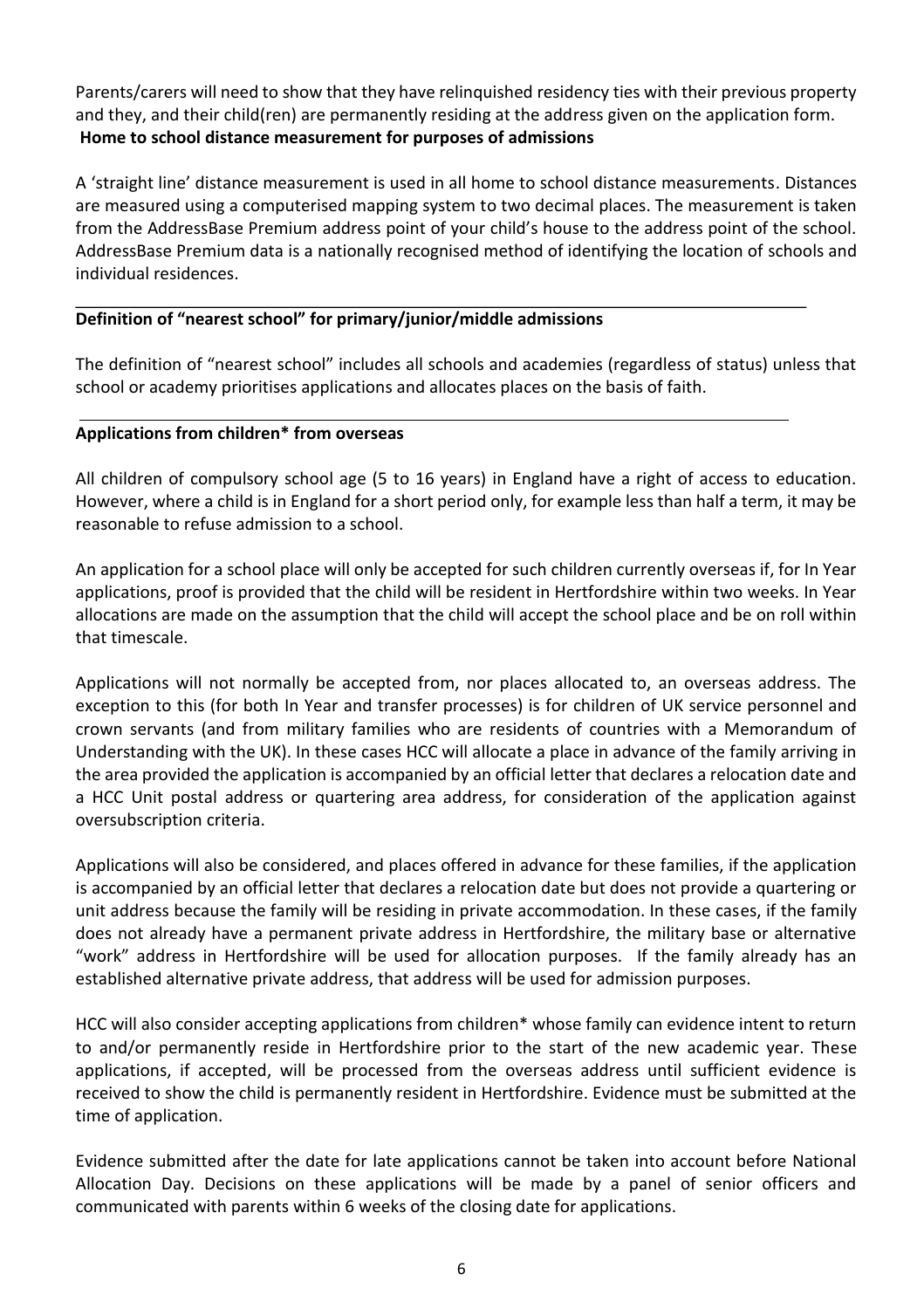If an applicant owns a property in Hertfordshire but is not living in it, perhaps because they are working abroad at the time of application, the Hertfordshire address will **not** be accepted for the purposes of admission until the child is resident at that address.

Other children, than those mentioned above, from overseas do not generally have automatic right of entry to the UK. An application for a school place will not therefore be accepted until they are permanently resident in Hertfordshire. Proof of residency such as an endorsed passport or entry visa will be required with the application, in addition to proof of Hertfordshire address, for example a council tax bill or 12 month rental agreement.

*\*Children who hold full British Citizen passports (not British Dependent Territories or British Overseas passports), or have a UK passport describing them as a British citizen or British subject with the right of abode or are European Economic Area nationals normally have unrestricted entry to the UK.* 

# **Age of Admission and Deferral of Places**

The schools policy is that children born on and between 1 September 2017 and 31 August 2018\* would normally commence primary school in Reception in the academic year beginning in September 2022. All Hertfordshire infant, first and primary schools provide for the full- time admission of all children offered a place in the Reception year group from the September following their fourth birthday. If a parent wants a full-time place for their child from September (at the school at which a place has been offered) then they are entitled to that fulltime place.

Parents can defer the date their child is admitted to school until later in the same academic year or until the term in which the child reaches compulsory school age. Summer born children are only able to "defer" entry to Reception class until the beginning of the final term of the school year for which the offer was made.

Where parents wish, children can attend part-time until they reach compulsory school age. Any parents wishing to take up a part-time place or deferred entry should contact the individual school(s) to discuss their child's requirements.

# **\*Summer born children (1st April – 31st August) – Entry to Reception**

Legally, a child does not have to start school until the start of the term following their fifth birthday. Children born between 1 April 2018 and 31 August 2018 are categorised as "summer born" and if parents/carers do not believe that their summer born child is ready to join Reception in 2022 they should contact the home LA, and any own admission authority schools, for guidance before making an application.

Summer born applications that are delayed for a year (for entry in September 2023) will be processed in exactly the same way as all other reception applications received at that time; there is no guarantee that a place will be offered at a child's preferred school.

If parents wish to delay their application for a Reception place they are advised to discuss their child's needs/development with their current early years or nursery provider. If parents wish their child to remain in their existing nursery school or class for a further year (rather than moving into the Reception year group) they must let their current school know before the end of the Spring term in 2022 (before the Easter break).

# **Children Out of Year Group (except applications for reception from summer born)**